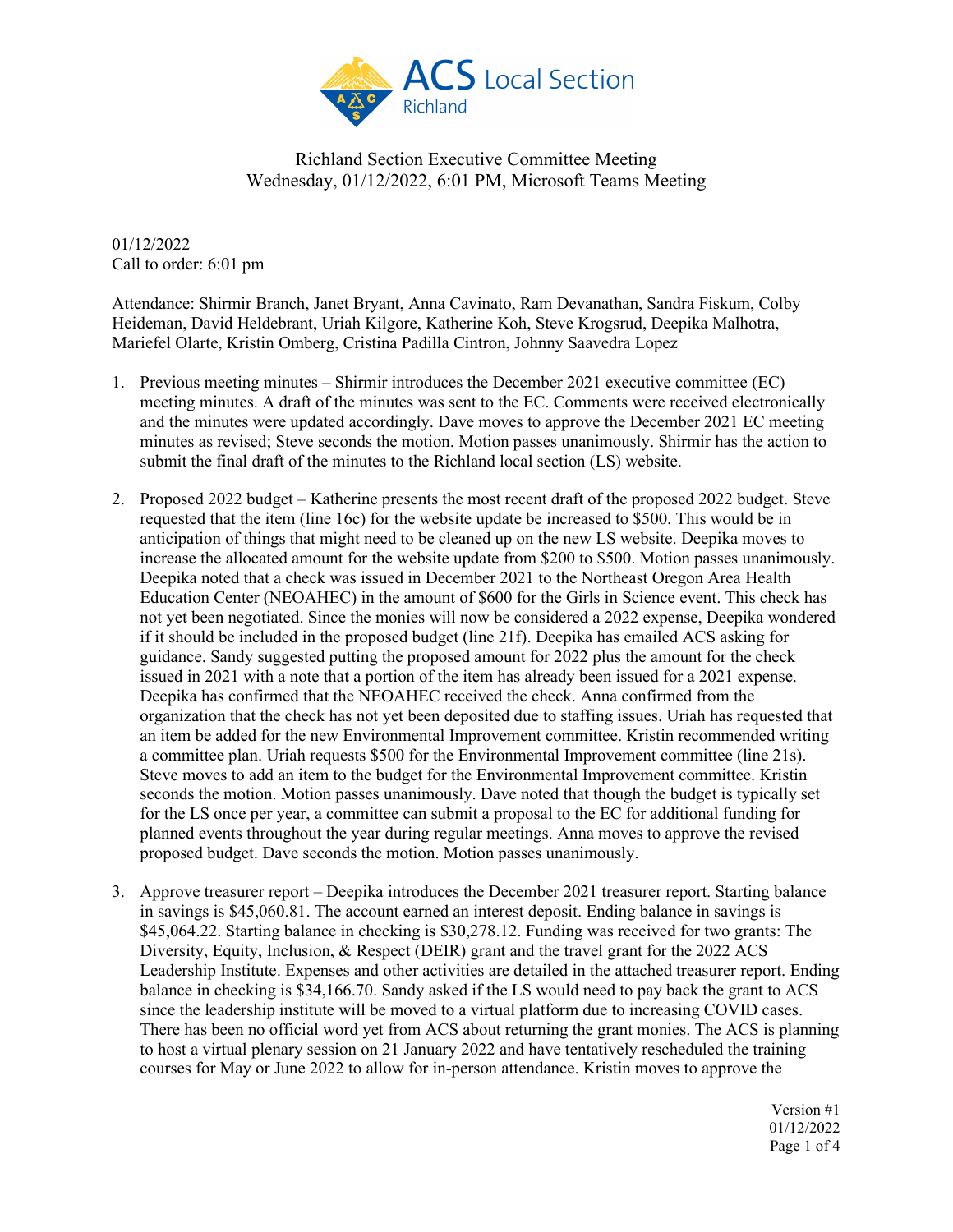

December 2021 treasurer report. Sandy seconds the motion. Motion passes unanimously. Treasurer report is attached to this meeting's minutes below.

- 4. Round table (introductions) Please welcome all new and returning EC and standing committee members!
- 5. Committee chairs Shirmir has taken the action to email the ACS the final list of the committee chairs.
	- a. Environmental Improvement Uriah Kilgore
	- b. Government Affairs Kristin Omberg
	- c. Membership Sandy Fiskum
	- d. WCC Shirmir Branch
	- e. Awards Mariefel Olarte
	- f. Programs Deepika Malhotra
	- g. Newsletter/Public Relations Steve Krogsrud
	- h. Safety Johnny Saavedra Lopez
	- i. Nominations Mariefel Olarte
	- j. Education Colby Heideman
	- k. Diversity and Inclusion Anna Cavinato
- 6. Annual report Mariefel will work with Anna to get the 2021 LS annual report completed on the ACS communities website. Deepika has asked Philip Koech to review the financial books. The annual report is due 15 February 2022. The EC can also nominate the LS for ChemLuminary awards. Nominations will need to be submitted with the annual report. Cristina (as Chair) and Deepika (as Chair-Elect) have actions to submit their goals in the report. Anna will send the copy of the 2020 annual to Cristina and Deepika to reference.
- 7. ACS leadership institute Update on the leadership institute was discussed (see item #2).
- 8. Website developer tax paperwork status Katherine and Deepika will discuss with Sandy (who submitted paperwork for the NORM 2018 website) offline regarding submitting these forms. Sandy noted that the tax forms will need to be ordered from the IRS. These forms need to be sent to Sharon Betterton by the end of January 2022.

Version #1 01/12/2022 Page 2 of 4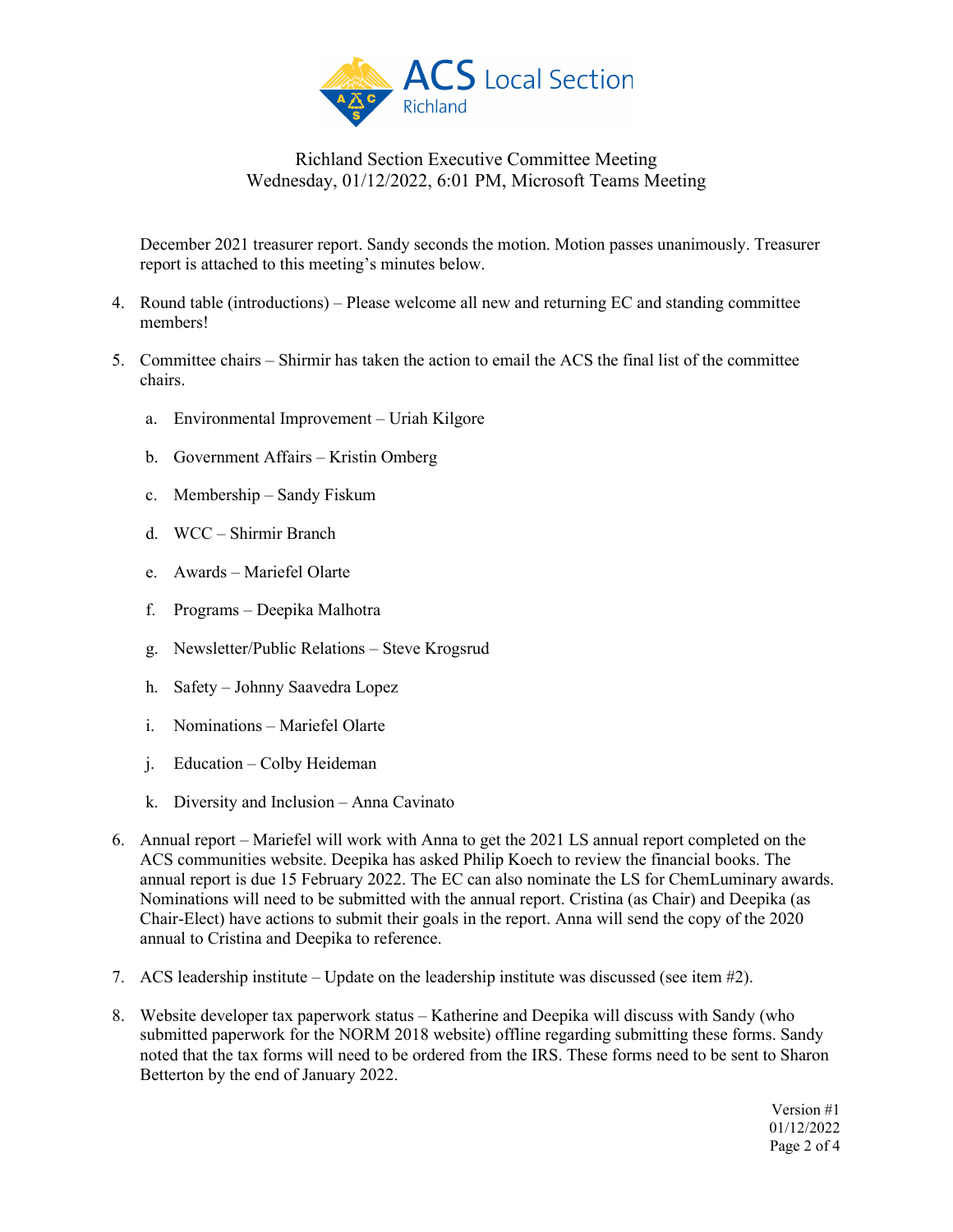

- 9. February science café speaker Cristina has proposed 18 Feb or 25 Feb 2022 to host the next Science Café. The EC has voted to host the Science café on 25 February 2022. Deepika will be speaking on her research regarding  $CO<sub>2</sub>$  capture. The membership will also be voting on the 2022 LS budget.
- 10. Committee reports
	- a. Women Chemists (Chair: Shirmir) Shirmir and Megan Nims will be having a planning meeting for Women's History Month next week.
	- b. Government Affairs (Chair: Kristin)– No updates to report.
	- c. Membership (Chair: Sandy) There are 6 new members to the LS as of 24 November 2021. There were three deaths. As Membership Chair, Sandy needs continued access to the membership roster via the Office of Local Section Activities.
	- d. Public Relations (Chair: Steve) The next newsletter needs to go out. Please submit entries to Steve. New committee chairs should send their photos to Steve for upload to the LS website.
	- e. Programs (Chair: Deepika) Deepika will reach out to those planning events in the near future to begin a calendar of events for the year.
	- f. Environment improvement (Chair: Uriah) Uriah would like to put an announcement for the new committee in the next newsletter. Uriah is also asking for volunteers. Uriah has the action to submit the article to Steve. Sandy recommended adding goals of the committee in the article.
	- g. Safety (Chair: Johnny) Johnny would like to include an introduction for the Safety committee in the next newsletter and ask for volunteers. Johnny has the action to submit the article to Steve for inclusion in the next newsletter.
	- h. Awards (Chair: Mariefel) The Awards committee has submitted the nomination for the 2021 Volunteer of the Year Award in December 2021. The next nomination to go out is for the ACS Fellow. The LS will nominate Dave for the position. Ram will spearhead the effort to submit the application packet. The deadline to submit the ACS Fellow nomination is 01 April 2022.
	- i. Diversity and Inclusion (Chair: Anna) The LS received the DEIR grant for 2022. Sonia Alcantar Anguiano submitted the proposal. Cristina will invite Sonia to the next EC meeting to discuss the details of the events that will be sponsored by this grant.
	- j. Education (Chair: Colby) No updates to report.

Janet moves to adjourn the January 2022 executive committee meeting, Anna seconds the motion. Motion passes unanimously.

Cristina adjourns the January 2022 executive committee meeting at 7:21 pm.